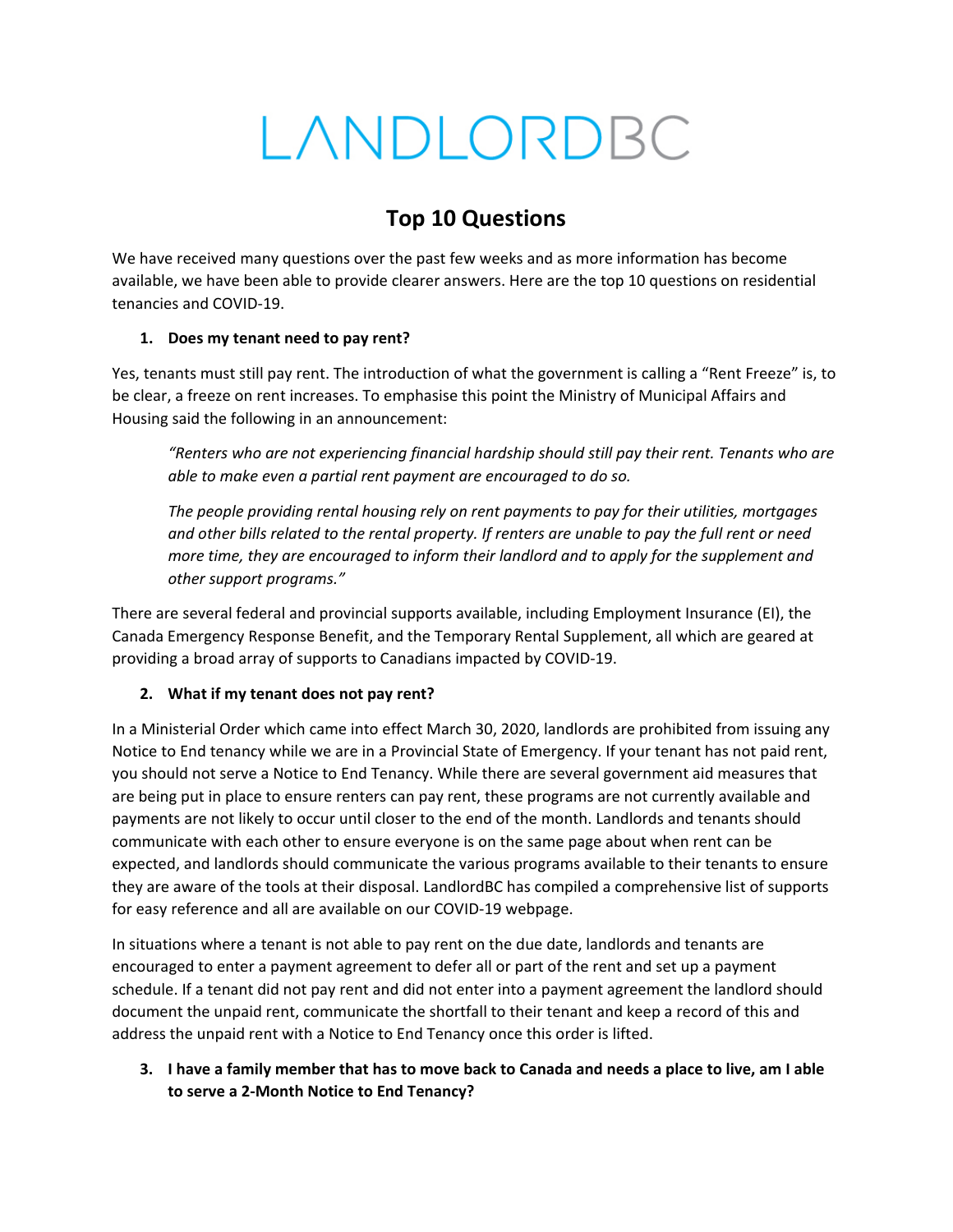While the Provincial State of Emergency is in place Landlords are prohibited from serving any Notice to End Tenancy. Landlords finding themselves in situations where they may have normally issued such notice should document this situation and issue the notice once this order is lifted.

# **4. I have a tenant that has given notice, how do I show the rental unit to new tenants?**

Under the Ministerial Order, landlords must request and obtain consent from their tenant before entering a tenanted rental unit. Rental housing providers are allowed to show rental units to potential tenants or purchasers with the consent of their tenants. However, we strongly encourage landlords refrain from this activity as it puts all parties involved at risk. Landlords can utilize technology to reduce the need for in-person showings, this can be done by hosting a video call showing and interview.

# **5. How do I deal with unpaid utilities during this emergency?**

If the utilities are in the tenant's name and they have not paid them we recommend that landlords speak with their tenant to ensure services needed to maintain the property (such as electricity) are not disconnected. In some cases, landlords may need to issue a caution notice to communicate this to their tenant.

If the utilities are in the landlord's name and the tenant generally pays the landlord, landlords should treat any non-payment as they would rent. While the State of Emergency is in place landlords are prohibited from serving a Notice to End Tenancy but should still document any shortfalls to deal with once this order is lifted.

# **6. I have sold my rental property and the new owner would like to move in and this is part of the sale agreement. How do I deal with this?**

A real challenge presented by this Ministerial Order is the ability to sell a tenanted unit with vacant possession for the new owner. In normal circumstances a landlord would have the ability to show and sell a tenanted unit and provide vacant possession if the new owner or their close family member needed to move in. Showing a tenanted unit, while allowed with the consent from the tenant is allowed it is not encouraged. Landlords should communicate with their realtor if they feel they will not be able to provide vacant possession as per a sale agreement.

# **7. My tenant is still having guests, how do I deal with this?**

One of the topics that the Ministerial Order covered was the landlord's right to restrict access to common areas such as games rooms and gyms, where safe social distancing is not practical. This does not give landlords the ability to prohibit tenants from having guests. If you have a tenant that continues to invite guests to their rental unit during this State of Emergency, landlords are encouraged to contact their local health authority or the police through their non-emergency line.

# **8. How do I manage the move-out/move-in process?**

While most landlords are reporting less movement in their tenancies, there are still situations where tenants are moving and an important part of the move in/out process is conducting a Condition Inspection. COVID-19 and the necessity to practice social distancing presents a unique challenge when conducting a Condition Inspection.